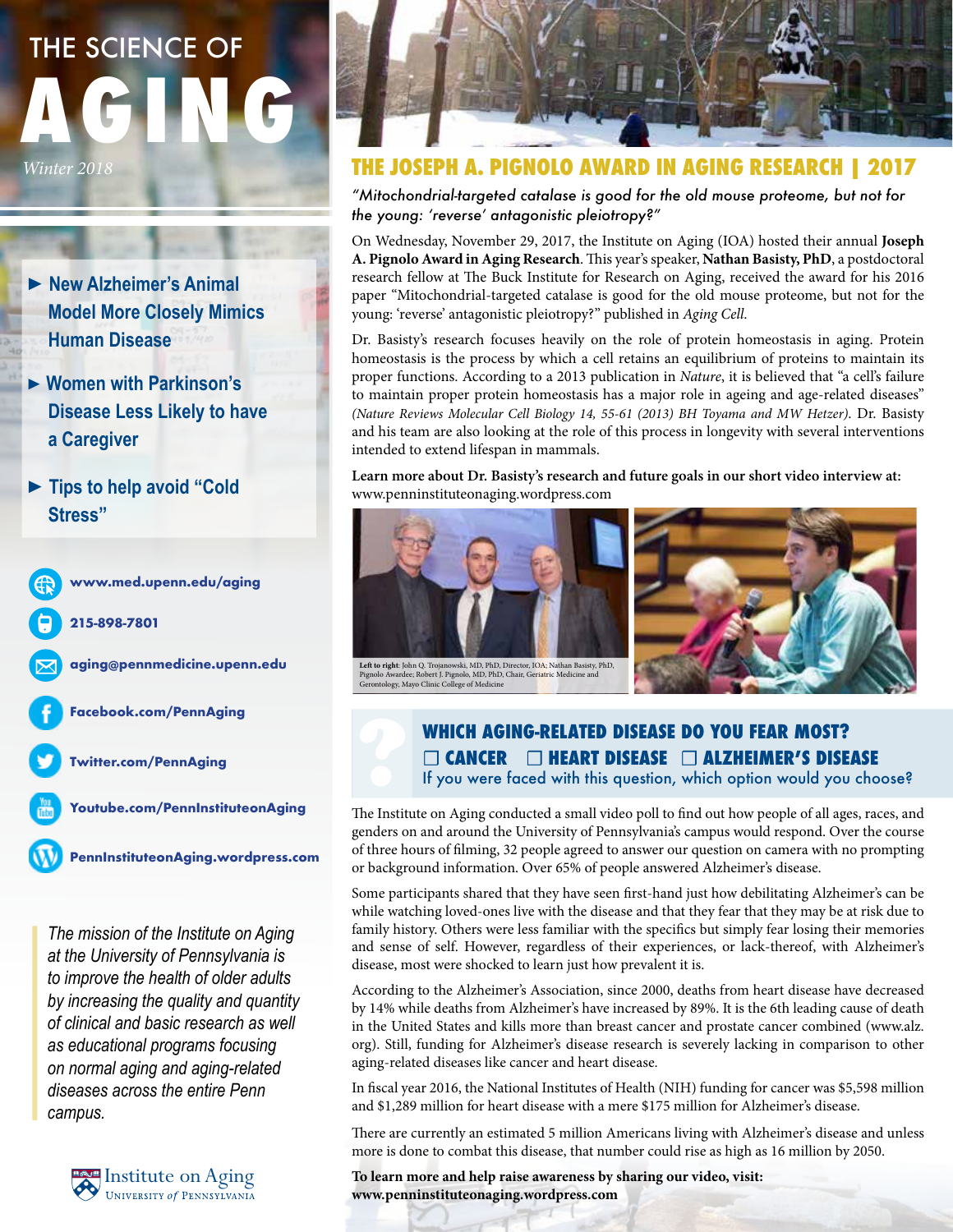## *Tips to help* **AVOID COLD STRESS**

## Courtesy of the Philadelphia Corporation for Aging

The elderly population is disproportionately affected by hypothermia (commonly known as cold stress), caused by excessive body heat loss and exposure to cold. Those who don't dress warmly enough; live in a cold room or house; lack shelter from the snow, rain, wind, and water; eat poorly and take certain prescription medications are at risk for cold stress. Cold stress can happen indoors, even at temperatures as mild as 60°- 70°F. People can help protect themselves by following some simple guidelines, according to **Sharon Congleton, R.N., B.S.N**., health promotion nurse supervisor at Philadelphia Corporation for Aging (PCA).

#### TIPS:

- ◆ Stay warm and dry, indoors and outdoors
- ◆ Avoid exposure to snow, wind, rain and water/dampness
- ◆ Dress warmly
	- ◆ *Wear loose layers of clothing, especially woolens*
	- ◆ *Cover head and neck (wear hat and scarf)*
	- ◆ *Wear gloves or mittens*
	- ◆ *Change socks and long underwear if they become damp or wet*
	- ◆ *Wear warm shoes and socks*
- ◆ Keep skin and clothing dry to lessen the chance of frostbite
- ◆ Eat nutritious meals, especially a hot meal, on a regular basis
- ◆ Drink plenty of fluids

If taking medication for high blood pressure, nervousness, depression, poor circulation or sleeplessness, talk about hypothermia/cold stress with your doctor. Learn more about the PCA at PCACares.org

## What to do in an Emergency:

- ◆ DO call 9-1-1 for medical assistance
- ◆ DO cover head and neck
- ◆ DO wrap in blankets, towels, extra clothes, or newspaper
- ◆ DO handle the person gently
- ◆ DO warm the person gradually
- ◆ DO take off wet clothes and provide warm, dry clothing

### What NOT to do in an Emergency:

- ◆ DO NOT give hot drinks or hot food
- ◆ DO NOT give alcohol or medications
- ◆ DO NOT bathe or shower
- ◆ DO NOT rub or massage arms or legs

## **WOMEN WITH PARKINSON'S DISEASE LESS LIKELY THAN MEN TO HAVE CAREGIVERS** // Penn Medicine News Release

Female Parkinson's disease patients are much less likely than male patients to have caregivers, despite the fact that caregivers report greater strain in caring for male patients. The findings come from a large study reported in Neurology by researchers at the Perelman School of Medicine at the University of Pennsylvania. According to the study, the disparity between female and male patients probably derives in part from the fact that women tend to outlive their most likely potential caregivers: their husbands.

**Nabila Dahodwala, MD**, associate professor of Neurology at Penn Medicine, and her colleagues' analysis was part of a larger study of Parkinson's patients, funded by the National Parkinson's Foundation (NPF), that has been ongoing since 2009 at Penn Medicine and 20 other centers in the U.S., Canada, the Netherlands, and Israel. The analysis covered 7,209 patients enrolled during 2009-2014.

The researchers found that 88.4 percent of male patients reported having a caregiver at the time they were enrolled in the NPF study, compared to just 79.4 percent of female patients. Male patients also were more likely to have a caregiver accompany them on their first visit to a study center (61.0 percent vs 56.8 percent). These support-related disparities between male and female patients remained obvious even when the researchers adjusted the analysis to account for small differences between the patient groups in average age, disease duration and other variables.

*"Changes in health policy to better support older women with disabilities are urgently needed." - Nabila Dahodwala, MD*

The study was not designed to determine the underlying reasons for disparities in caregiver support, but as Dahodwala noted, "prior studies across multiple disabling conditions have found that women are less likely than men to have caregiver support."

Women on average live a few years longer than men, and so are more likely when elderly to be living alone rather than with a spouse/caregiver, she added. Moreover, women generally are much more likely than men to be caregivers, hinting that even married female patients whose husbands are still living are less likely to receive care from them, compared to vice-versa. Consistent with these possibilities, Dahodwala and colleagues found in the study that 84 percent of the male patients reported having their spouse as caregiver, compared to just 67 percent of the female patients. The female patients also were more than twice as likely (3.0 percent vs. 1.3 percent) to have a paid caregiver.

Dr. Dahodwala and her colleagues are now following up with a study designed to identify more precisely the causes of sex disparities in caregiver support for Parkinson's patients, and to find ways to correct those disparities. "Our overall goal is to develop tailored interventions to support caregivers and, in particular, to design innovative programs to improve outcomes for women with Parkinson's disease," she said.

**For the full Penn Medicine news release, visit**: https://www.pennmedicine.org/news/news-releases/2017/december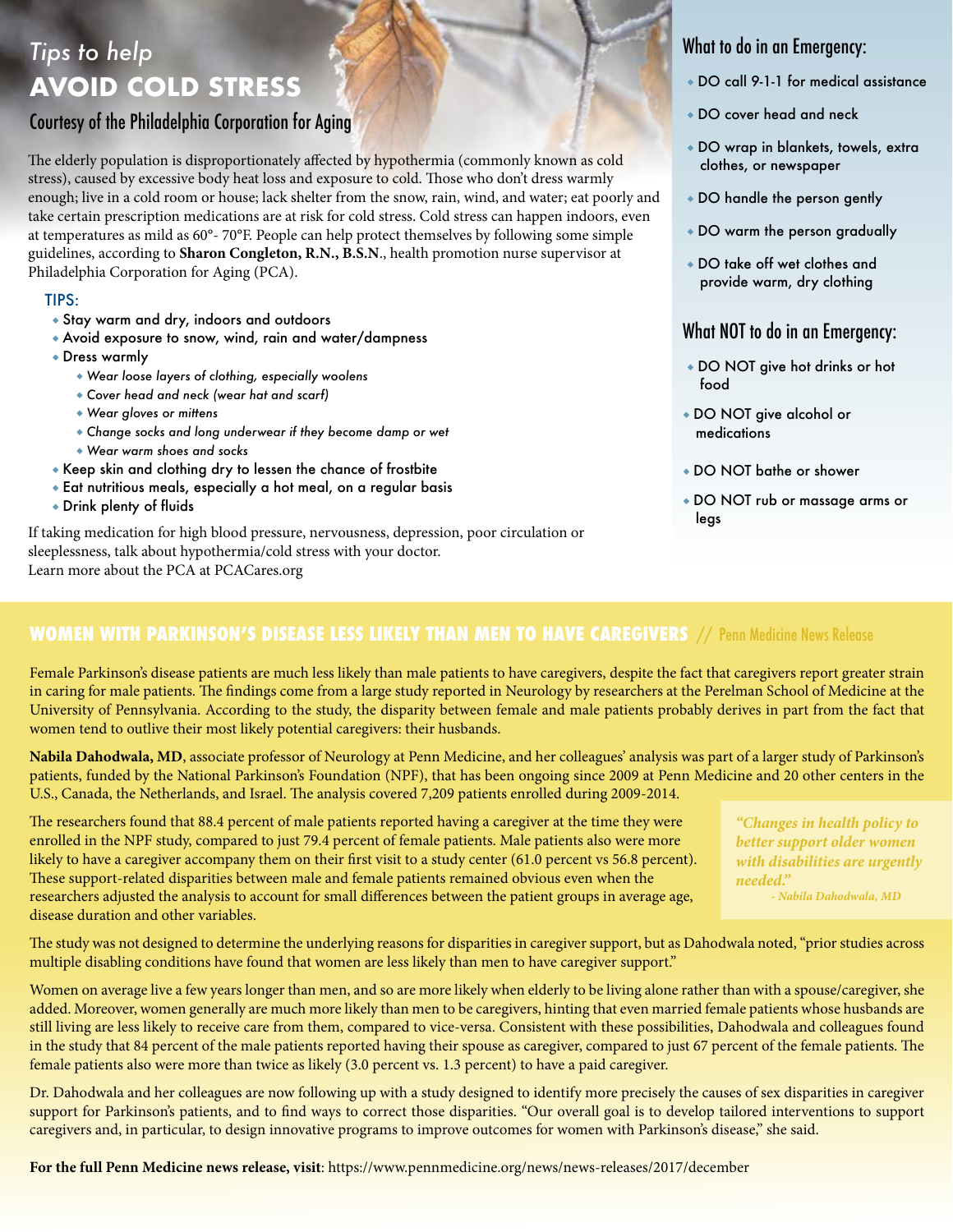## **New Alzheimer's Animal Model More Closely Mimics Human Disease**

#### A Penn Medicine News Release by Karen Kreeger

By injecting human Alzheimer's disease brain extracts of pathological tau protein (from postmortem donated tissue) into mice with different amounts of amyloid-β (Aβ) plaques in their brains, researchers from the Perelman School of Medicine at the University of Pennsylvania found that amyloid-β facilitates the interaction between the plaques and abnormal tau. This relationship promotes the spread of mutated tau proteins in neurons, which is the hallmark of long-term Alzheimer's disease. They recently published their findings in *Nature Medicine*.

"Making an AD mouse model that incorporates both  $A\beta$  and tau pathologies in a more AD-relevant context has been greatly sought after but difficult to accomplish," said senior author **Virginia M-Y Lee, PhD**, director of the Center for Neurodegenerative Disease Research (CNDR) at Penn. "This study is a big step for AD research, which will allow us to test new therapies in a more realistic context."

Alzheimer's disease is characterized by Aβ plaques outside cells and clumps of tau within cells. Researchers have proposed that Aβ plaques are the initiating pathology of AD, but the failure of all AD clinical trials based on removing Aβ challenges this hypothesis and the idea of targeting Aβ alone to treat AD. At the same time, evidence from other studies, including research from CNDR, strongly correlates the spread of tau clumps with worsening cognition in AD, but the exact link between the two pathologies has remained enigmatic.



Human AD brain



**Upper panel**: Tau clumps in new AD mouse model, either in the cell body as neurofibrillary tangles (NFTs) or in dystrophic axons surround A-beta plaques as neuritic plaque tau (NP tau). Lower panel: tau clumps in human AD brain, as NFTs (arrow head) and NP tau. **Credit:** The lab of Virginia Lee, PhD, Perelman School of Medicine, University of

Pennsylvania

Tau works like railroad track crossties in stabilizing microtubules in axons responsible for transporting material inside neurons. Removal of tau protein from microtubules due to its clumping in nerve cells causes the affected neurons to become dysfunctional, ultimately leading to their death and AD.

The Penn team mimicked the formation of three major types of AD-relevant tau pathology in their new mouse model: neurofibrillary tangles, neuropil threads, and tau aggregates surrounding Aβ plaques, called neuritic plaque tau. "For the first time we could see and study the tau clumps in dystrophic axons surrounding Aβ plaques in a mouse model, just like we see in a human brain with AD," said first author **Zhuohao He, PhD**, a postdoctoral fellow in Lee's lab.

The team found that  $\Lambda\beta$  plaques create an environment that facilitates the rapid amplification and spread of pathological tau into large aggregates, initially appearing as neuritic plaque tau. This was followed by the formation and spread of neurofibrillary tangles and neuropil threads to other neurons. These tau protein formations also impaired brain functions, including memory difficulties, in the mice.

This study is the basis for a new way to explain how the  $A\beta$  plaque environment accelerates the spread of tau pathology in the brains of AD patients, which is consistent with imaging studies and investigations of postmortem AD brains. The findings suggest new targets and strategies to treat AD patients. "Our new mouse model of AD with both Aβ and tau can now be used to test therapies that target one or both pathologies to see if combination or single-target therapy is better," Lee said.



## **Apply Now: FY 2019 IOA/ADCC Pilot Awards**

The University of Pennsylvania Institute on Aging (IOA) and Alzheimer's Disease Core Center (ADCC) Pilot Award Applications for fiscal year (FY) 2019 are now open!

Deadline: February 2, 2018.

Download the RFA at: https://www.med.upenn.edu/aging/PilotAwards.html